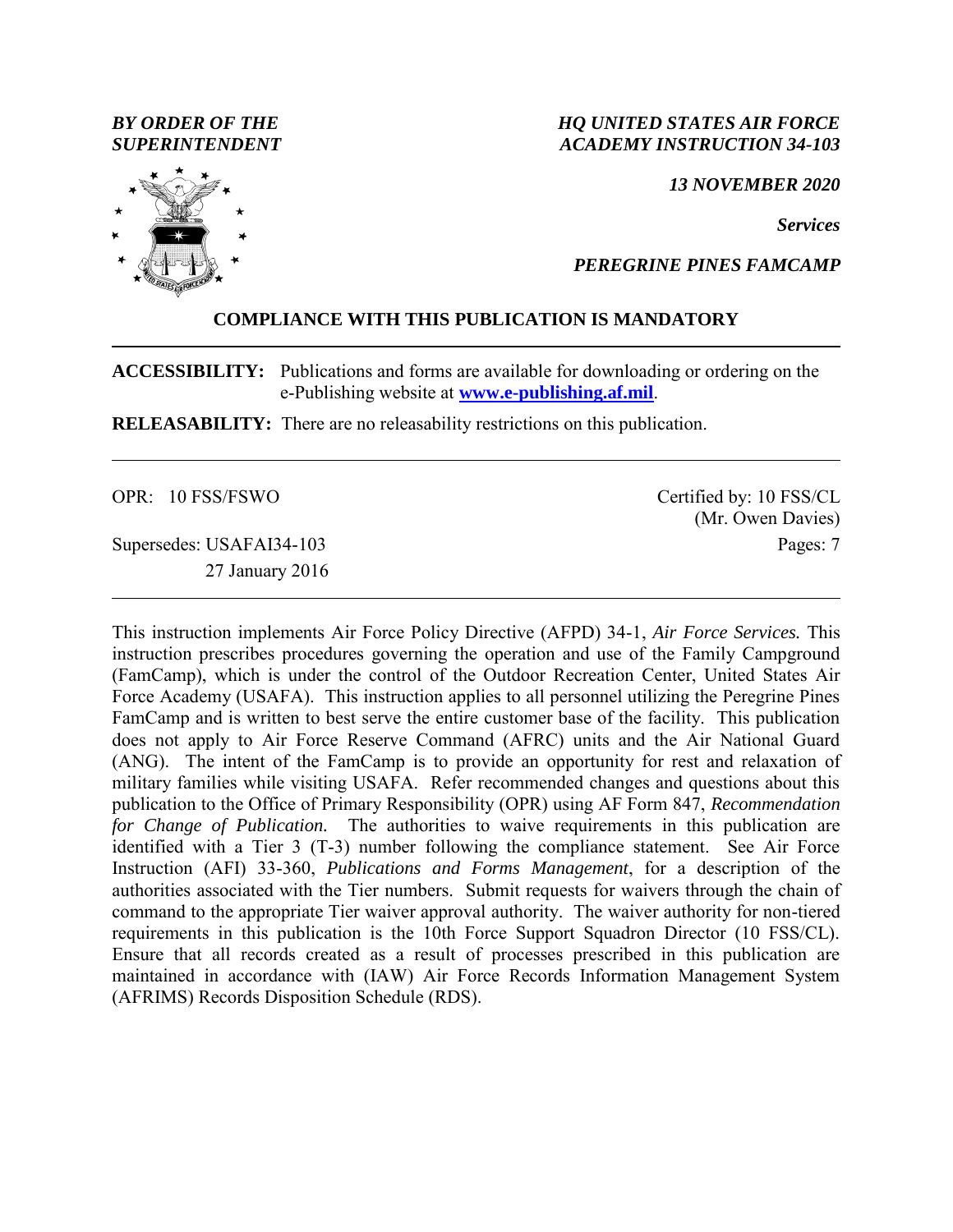# *SUMMARY OF CHANGES*

Changes were made through-out the attached USAFAI to provide clear and concise guidance. Modifications include length of stay limitations, reservation timelines, eligibility, and procedures/criteria for requesting an extension.

# **1. ELIGIBILITY:**

1.1. Patron eligibility is outlined in AFI 34-101, *Air Force Morale, Welfare, and Recreation (MWR) Programs and Use Eligibility*.

1.2. USAFA cadets will be given first priority for Parents' Weekend and Graduation, and can make reservations up to one year prior to these events. USAFA cadets are limited to two reservations for each event.

1.2.1. USAFA Alumni retain priority status for class reunions, regardless of their current military affiliation. Refer to policies outlined in **[Paragraph](#page-1-0) 2.1.2**

# **2. POLICIES:**

## <span id="page-1-1"></span>2.1. **Reservations:**

2.1.1. Active duty personnel can make reservations 90 days in advance, VHIC and AOG card holders can make reservations 30 days in advance, and all other eligible patrons can make reservations within 60 days of their arrival for the period of 1 April to 31 October (Peak Season). There will be no reservations taken from 1 November to 31 March (Low Season). Availability during Low Season will be on a first-come, first-served basis. (Exceptions to Reservation Policy are outlined in **[Paragraph](#page-1-0) 2.1.2**)

<span id="page-1-0"></span>2.1.2. The USAFA cadets (for their immediate families) can make reservations for two sites up to one year in advance for Graduation and for two sites up to one year in advance for Parents' Weekend. Parents of USAFA cadets may stay up to two weeks total per year. At all other times of the year, USAFA cadets will retain the same eligibility as active duty personnel. The USAFA Class Reunion participants may also make reservations one year in advance, for one site per household/eligibility, and stay no longer than seven days.

2.1.3. Eligible patrons may make a reservation in accordance with policies outlined in **[paragraph](#page-1-1) 2.1.1** above.

2.1.4. It is the responsibility of the eligible user/sponsor/ID card holder to get themselves on base, the FamCamp does not sponsor guest or individuals.

2.1.5. Specific sites cannot be guaranteed, and will be assigned upon check-in.

2.1.6. Credit card information is not held on file, therefore all transactions will be processed at the time of check-in. Full payment is required upon arrival. All reservations cancelled prior to 72 hours of the reservation are not subject to a cancellation fee. Any cancellation inside of 72 hours, and/or any no shows may be charged a one night fee.

2.1.7. Eligible patrons are authorized to sponsor one guest, for one site only. The sponsor must be present at check-in with their guest, and is responsible for guest family members during their stay. The USAFA cadets can make check-in arrangements for their non-ID card holding guests via email since their schedules may be restrictive. The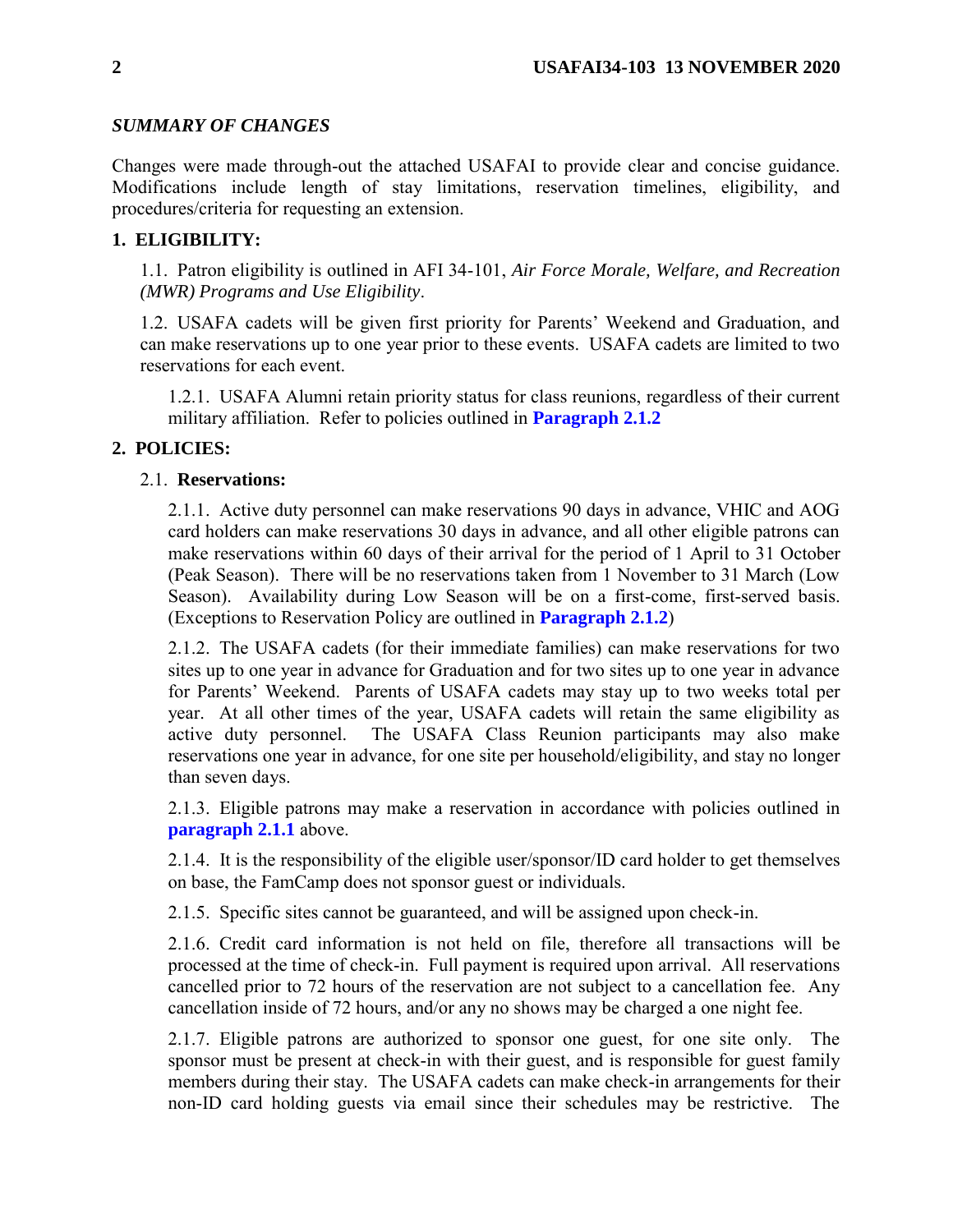check-in arrangements of all USAFA cadets' guests must be made via the **.edu** email account, in order to verify eligibility of the USAFA cadet.

2.1.8. Group reservations must be approved by the Community Support Flight Chief. All requests for group reservations must be submitted to the FamCamp manager, in writing at least 90 days prior to the requested reservation date. Requests are not guaranteed approval. Group tent camping at the FamCamp is not authorized.

#### <span id="page-2-0"></span>2.2. **Length and Terms of Occupancy:**

2.2.1. Notwithstanding **[Paragraph](#page-1-0) 2.1.2** above, maximum stay at FamCamp, per eligible family, during the Peak Season is 30 days. Extensions beyond 30 days during the Peak Season will not exceed two, seven-day extensions. The maximum stay allowed in one Peak Season is 44 days combined. The 44 days are of any combination of the following limitations: The 30 day max rule, under 90% occupancy rule, 14 day tent rule (no more than 14 days will be permitted in a season), and storage (seven days max in Peak Season) rule. After reaching 44 days occupancy, patron(s) must vacate the FamCamp in its entirety, which includes all personal belongings (property, vehicles, and RVs), and are not permitted to return and stay for the remainder of the Peak Season.

2.2.2. Extensions beyond the 30 day rule may be granted on a case-by-case basis under the space available policy and approval of FamCamp management. Requests for more than seven days in one extension must be submitted in writing for consideration by the Community Support Flight Chief. Written requests are not guaranteed approval.

2.2.3. Exceptions to the 30-day rule include Permanent Change Station (PCS) or Temporary Duty (TDY) personnel assigned to USAFA (Copy of Orders required), and the Space Available Policy outlined in this instruction. PCS orders do not automatically allow an extended stay in the FamCamp during the current assignment to a Colorado military installation. Member must be actively seeking permanent residence, and provide proof of such upon request.

2.2.4. Sponsored guests (non-ID card holders) are limited to a 14 day maximum length of stay for the entire calendar year.

2.2.5. Eligible patrons may occupy the FamCamp during the Low Season (1 Nov - 31 March) for any length of time, at a reduced rate. Winter Camping must be in an RV only, as tent sites are closed beginning 1 Nov. RV camping will include full hookups on the east side only in designated camping sites. Designated RV camping sites are numbers 41 through 105. Low Season camping is at a reduced rate; prices will be posted on the office door along with a current payment and information package for all winter patrons to reference rules, rates, etc. Information may also be accessed at **[www.usafasupport.com](http://www.usafasupport.com/)**, and by contacting the Community Center Outdoor Recreation Center at 719-333-4475.

2.2.6. Winter Storage will be available at the FamCamp beginning 1 Nov. RVs must be stored in designated storage sites. Designated RV storage sites are numbers 1 through 40. Electric hookups may be available for an additional fee. Water, sewer, and/or oversized standalone propane tanks, as well as overnight camping are prohibited in all storage sites. Violation of this rule will result in the tenant being required to move the RV from storage to an approved overnight camping site and pay the nightly rate.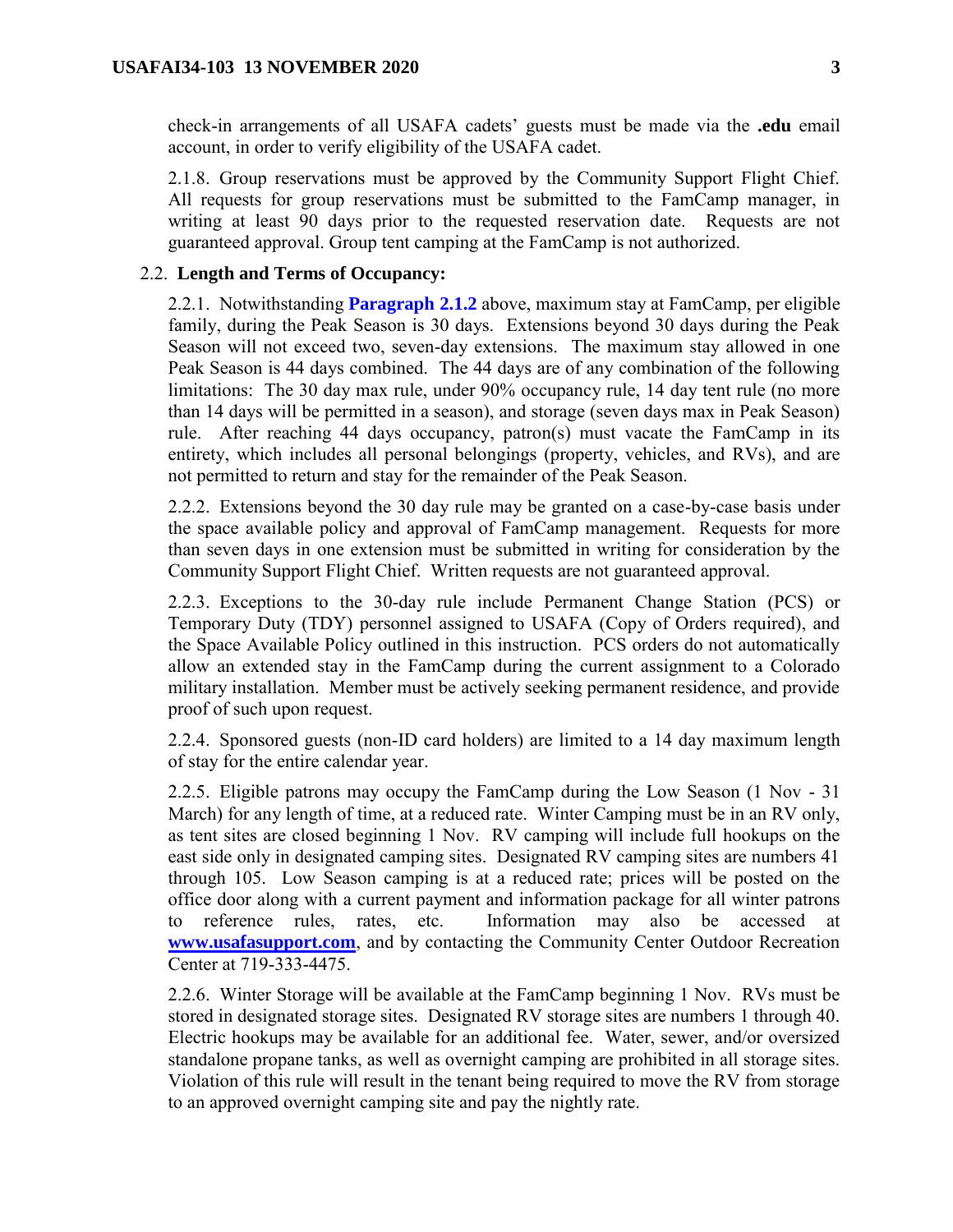2.2.7. Guests with pets may be required to present a copy of current immunizations upon request. Guests with pets that are aggressive towards any people or other pets may be asked to leave. If a pet attacks, injures, maims, etc. another animal or person, the owner will be held financially responsible.

## 2.3. **Space Available Policy:**

2.3.1. A request for an extension beyond 30 days may be made up to three days prior to departure (those PCSing IN may request extension beyond 30 days up to 1 week prior to departure). The present and projected occupancy rate will determine whether the extension will be granted and for how long. USAFA is a vacation destination and not all travelers make reservations. A portion of the park will remain available for "drive ups," as opposed to being occupied by those that have stayed for 30 days or more.

2.3.2. If occupancy and projected reservations are 90% or greater at the time of the request, an extension will not be granted. If occupancy and projected reservations are less than 90%, an extension will be granted for the period up to 90% occupancy or seven days, whichever comes first. As referenced in **[Paragraph](#page-2-0) 2.2.1**, there is a limit of 14 additional days of Space Available extensions, as occupancy warrants.

2.3.3. FamCamp management reserves the right to cancel any reservation(s) regardless of military status in the event of an emergency (i.e. Natural Disaster), and to provide support to anyone affected by such disaster at the discretion of the Community Flight Chief.

> BRIAN S HARTLESS, Colonel, USAF Commander, 10th Air Base Wing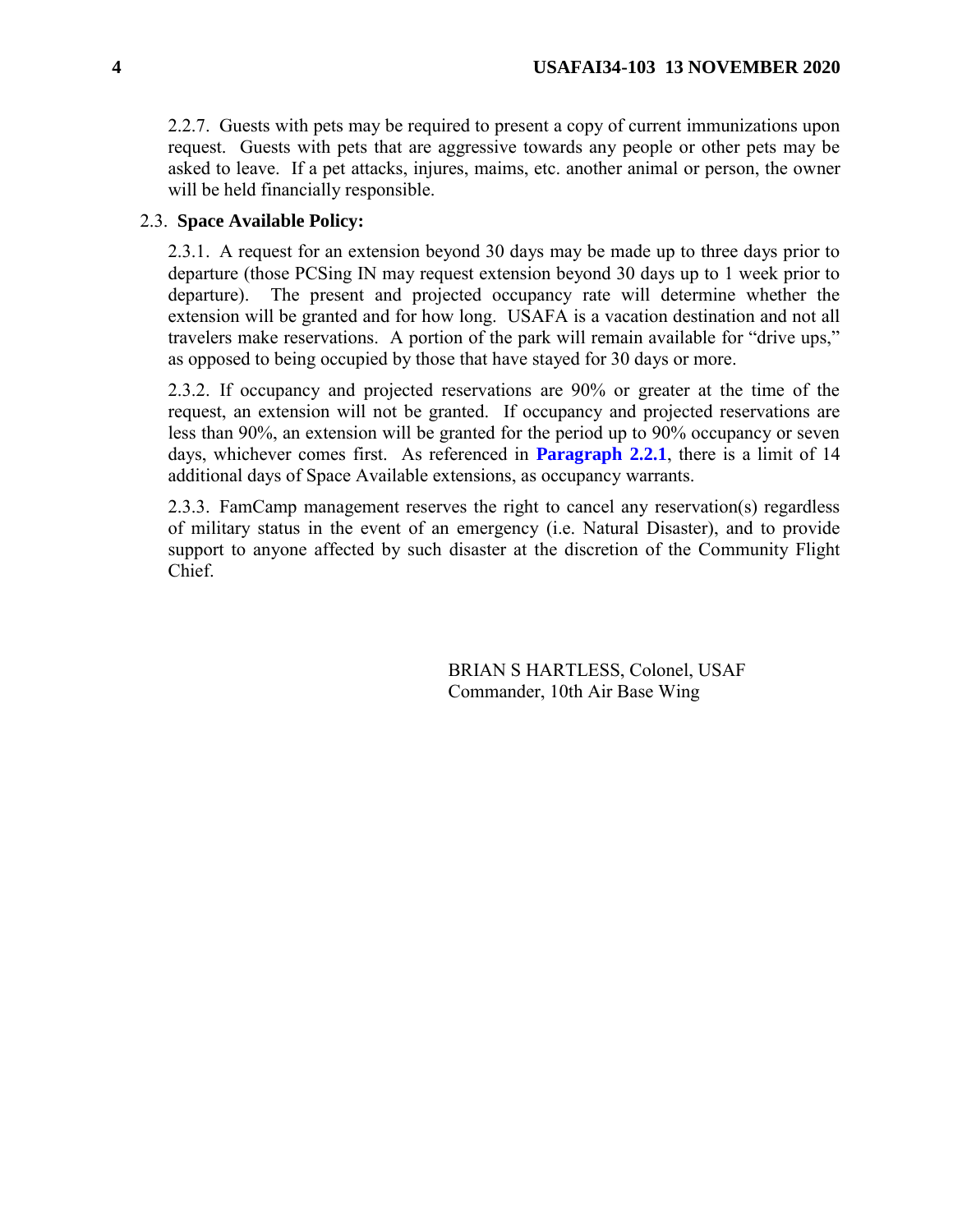## **Attachment 1**

#### **GLOSSARY OF REFERENCES AND SUPPORTING INFORMATION**

#### *References*

AFPD 34-1, *Air Force Services, 10 October 2018* AFI 34-101, *Air Force Morale, Welfare, and Recreation (MWR) Programs and Use Eligibility*

AFI 33-360, *Publications and Forms Management*, 30 November 2015

#### *Adopted Forms*

AF Form 847, *Recommendation for Change of Publication*

#### *Abbreviations and Acronyms*

**AFMAN**—Air Force Manual

**AFPD**—Air Force Policy Directive

**AFRC**—Air Force Reserve Command

**AFRIMS**—Air Force Records Information Management System

**ANG**—Air National Guard

**OPR**—Office of Primary Responsibility

**RDS**—Records Disposition Schedule

### **USAFA**—United States Air Force Academy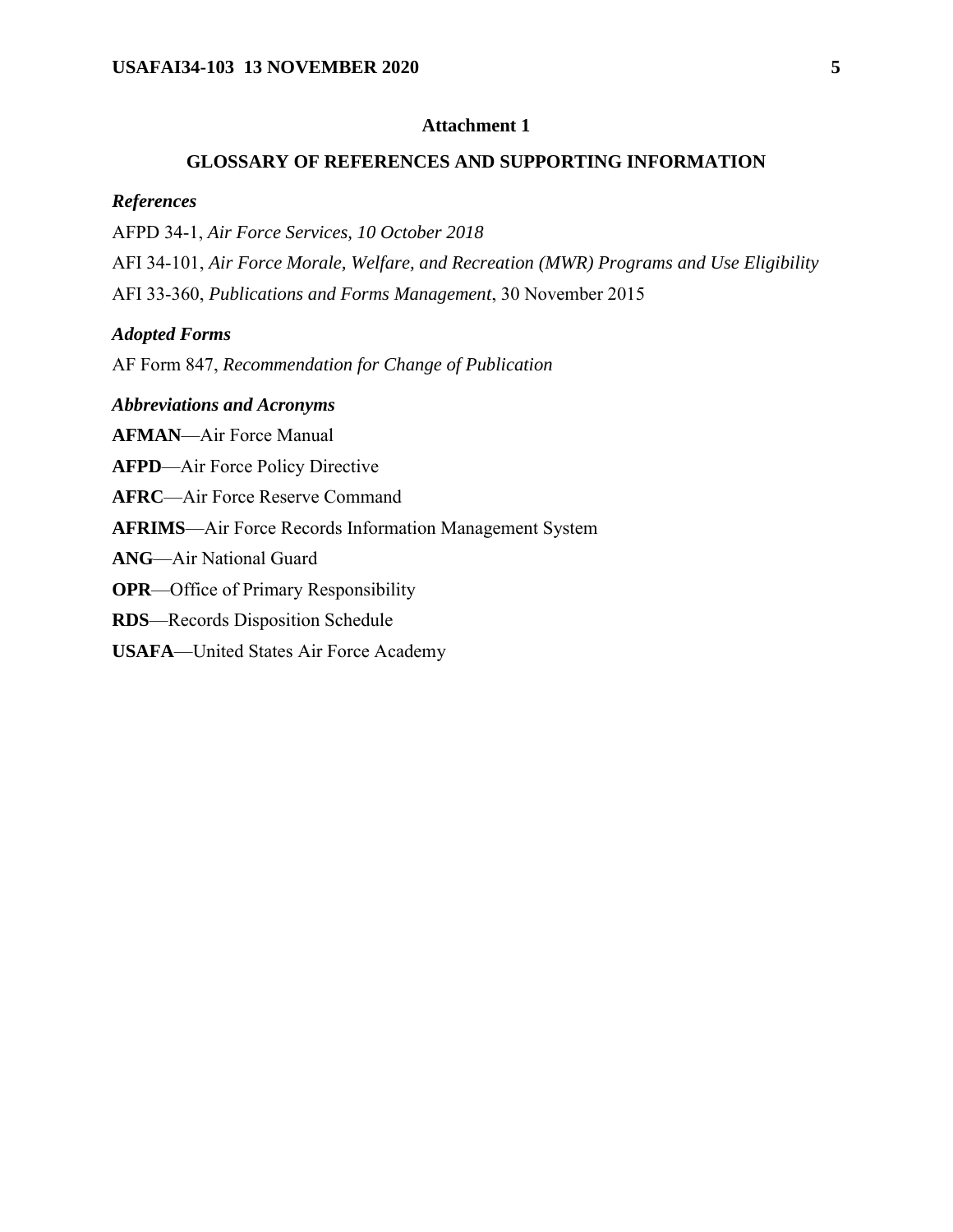## **Attachment 2**

### **RULES & REGULATIONS**

**A2.1.** No one under the age of 18 will be allowed to camp without an adult with them.

A2.1.1. An adult sponsor must accompany children less than 12 years of age at all times.

**A2.2.** FamCamp is located in a wildlife area with many different predators. Unescorted pets are easy prey. Pets must be on a leash, under control of owner, and accompanied when outside the trailer/vehicle. Secure kennels are permissible to be outdoors, but not after quiet hours.

A2.2.1. Pets must have complete and current immunizations, as directed by the USAFA Vet Clinic (719-333-4055), to be permitted in the FamCamp area. Pet waste must be picked up immediately, regardless of where the incident occurs.

A2.2.2. Patrons who violate the established pet policy are subject to termination of their stay at FamCamp.

**A2.3.** No vehicles, trailers, equipment, etc., will be left unlocked or unattended without permission of the FamCamp Manager. FamCamp is not responsible for lost or stolen articles.

**A2.4.** The consumption of alcoholic beverages in the FamCamp area as well as on USAFA by individuals less than 21 years of age is prohibited.

**A2.5.** Camp fires may be authorized, dependent upon base fire restrictions. See FamCamp staff for current status.

**A2.6.** Patrons utilizing barbeque grills must clean them and dispose of all debris/ashes. Containers have been provided by FamCamp for debris/ash disposal. Hot charcoal must be extinguished with water prior to being disposed of properly. No wood burning permitted in barbeque grills.

**A2.7.** Hunting is not permitted on the USAF Academy. Firearms are prohibited at FamCamp. Firearms must be secured at the Security Forces Armory immediately upon arrival at USAFA.

**A2.8.** Before departing the FamCamp, tenants will police their area and ensure it is clean and free of all debris/trash. Failure to comply may result in debarment from future use of FamCamp.

**A2.9.** Patrons using laundry facilities will clean up after each use.

**A2.10.** No additional external propane tanks allowed at any time of year.

**A2.11.** Prior to moving into a site, all patrons must check-in at the FamCamp office during normal business hours. If after normal business hours (i.e. late check-in), patrons may park in a temporary site, behind the office, or across the street from the office for the night, and must check-in with the office staff the next business day, before 1000.

**A2.12.** Vehicle maintenance (i.e., preventative maintenance, oil changes, tire rotations, etc.) is prohibited on the campground and campsites unless pre-approved by the FamCamp Manager. Emergency repairs are authorized. Motor Homes may be washed at a designated location. See office staff for locations.

**A2.13.** There is a limit of eight people per site, two vehicles, and one tent (in RV site) or two tents (in tent sites). There is a two-week stay limit in tents. No trailers allowed in any site.